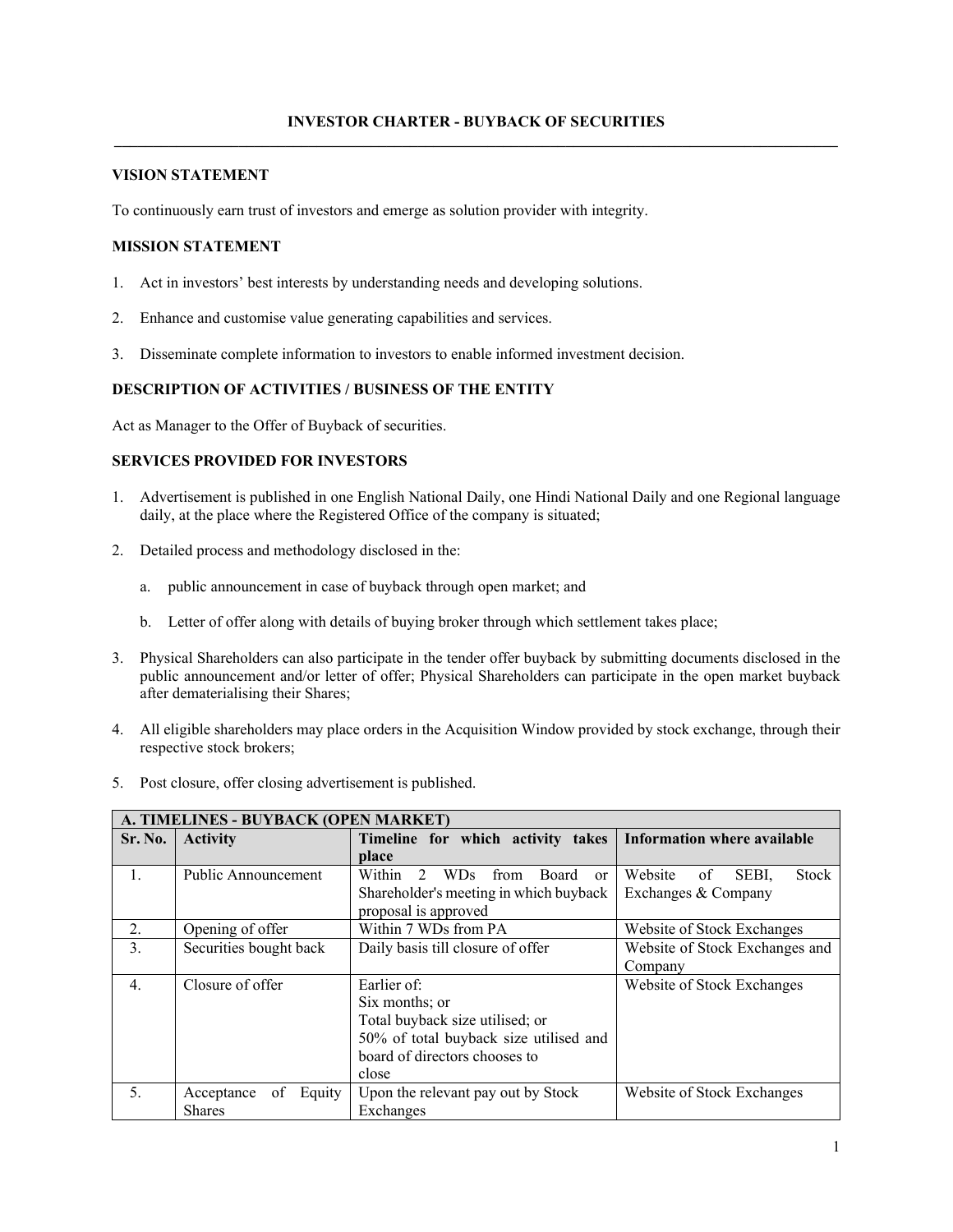| A. TIMELINES - BUYBACK (OPEN MARKET)         |                          |                                         |                                    |  |  |  |  |
|----------------------------------------------|--------------------------|-----------------------------------------|------------------------------------|--|--|--|--|
| Sr. No.                                      | <b>Activity</b>          | Timeline for which activity takes       | <b>Information where available</b> |  |  |  |  |
|                                              |                          | place                                   |                                    |  |  |  |  |
| -6.                                          | Verification<br>of       | Within 15 days from payment date        | <b>NA</b>                          |  |  |  |  |
|                                              | acceptances              |                                         |                                    |  |  |  |  |
| $7_{\scriptscriptstyle{\ddot{\phantom{1}}}}$ | Extinguishment<br>of     | on or before 15th day of the succeeding | Website of Stock Exchanges and     |  |  |  |  |
|                                              | security certificates    | month but not later than                | Company                            |  |  |  |  |
|                                              |                          | 7 days of expiry of Buyback Period      |                                    |  |  |  |  |
| 8.                                           | Post Offer Advertisement | Within two working days from            | Stock<br>Website<br>of<br>SEBI.    |  |  |  |  |
|                                              |                          | expiry of buyback period                | Exchanges & Company                |  |  |  |  |

| <b>B. TIMELINES BUYBACK (TENDER METHOD)</b> |                             |                                                                                 |                                        |  |  |  |  |
|---------------------------------------------|-----------------------------|---------------------------------------------------------------------------------|----------------------------------------|--|--|--|--|
| Sr. No.                                     | <b>Activity</b>             | Timeline for which activity takes                                               | <b>Information where available</b>     |  |  |  |  |
|                                             |                             | place                                                                           |                                        |  |  |  |  |
| 1.                                          | <b>Public Announcement</b>  | $\overline{2}$<br>from<br>Within<br><b>WDs</b><br><b>Board</b><br><sub>or</sub> | Website<br>of<br>Stock<br>SEBI,        |  |  |  |  |
|                                             |                             | Shareholder's<br>which<br>Exchanges & Company<br>meeting<br>in                  |                                        |  |  |  |  |
|                                             |                             | buyback proposal is approved                                                    |                                        |  |  |  |  |
| 2.                                          | Dispatch of Final Letter    | Within 5 WDs from the date of receipt                                           | Website<br>Stock<br>of<br>SEBI,        |  |  |  |  |
|                                             | of Offer to Shareholders    | of observation letter from SEBI                                                 | Exchanges & Company                    |  |  |  |  |
| $\mathfrak{Z}$ .                            | Opening of offer            | Within 5 WDs from the date of dispatch.                                         | Website of Stock Exchanges             |  |  |  |  |
|                                             |                             | The offer shall be kept open for 10 WDs                                         |                                        |  |  |  |  |
| $\overline{4}$ .                            | Availability of Tender      | Till the closure of offer                                                       | Website<br>of<br>SEBI,<br><b>Stock</b> |  |  |  |  |
|                                             | form                        |                                                                                 | Exchanges & Company                    |  |  |  |  |
| 5.                                          | Availability of material    | Till the closure of offer                                                       | Address is given in the letter of      |  |  |  |  |
|                                             | documents for inspection    |                                                                                 | offer                                  |  |  |  |  |
|                                             | by Shareholders             |                                                                                 |                                        |  |  |  |  |
| 6.                                          | Modification/cancellation   | Till the closure of offer                                                       | <b>NA</b>                              |  |  |  |  |
|                                             | of orders and multiple      |                                                                                 |                                        |  |  |  |  |
|                                             | from<br>single<br>bids<br>a |                                                                                 |                                        |  |  |  |  |
|                                             | Eligible Shareholder        |                                                                                 |                                        |  |  |  |  |
| 7.                                          | Closure of offer            | 10th WDs                                                                        | Website of Stock Exchanges             |  |  |  |  |
| 8.                                          | and<br>Acceptance           | Within 7 WDs                                                                    | <b>NA</b>                              |  |  |  |  |
|                                             | Settlement of shares        |                                                                                 |                                        |  |  |  |  |
| 9.                                          | of<br>Extinguishment        | Within 15 days from Acceptance                                                  | Website of Stock Exchanges             |  |  |  |  |
|                                             | security certificates       | date but not later than 7 days of expiry                                        |                                        |  |  |  |  |
|                                             |                             | of Buyback Period                                                               |                                        |  |  |  |  |

### **RIGHTS OF INVESTORS**

- 1. In case of any grievances relating to the Buyback (including non receipt of the Buyback consideration, share certificate, demat credit, etc.), the Eligible Shareholders can approach either of the Compliance Officer, Manager to the Buyback, Registrar to the Buyback for redressal thereof.
- 2. Shareholders have rights to inspect the material documents as listed out in the letter of offer during the tendering period.

# **DO'S AND DON'TS FOR THE INVESTORS**

#### **Do's**

1. Ensure to submit Tender Forms on time; Eligible Shareholders who desire to tender their Equity Shares in the dematerialized form under the Buyback would have to do so through their respective Seller Member by indicating to their Seller Member the details of Equity Shares they intend to tender under the Buyback.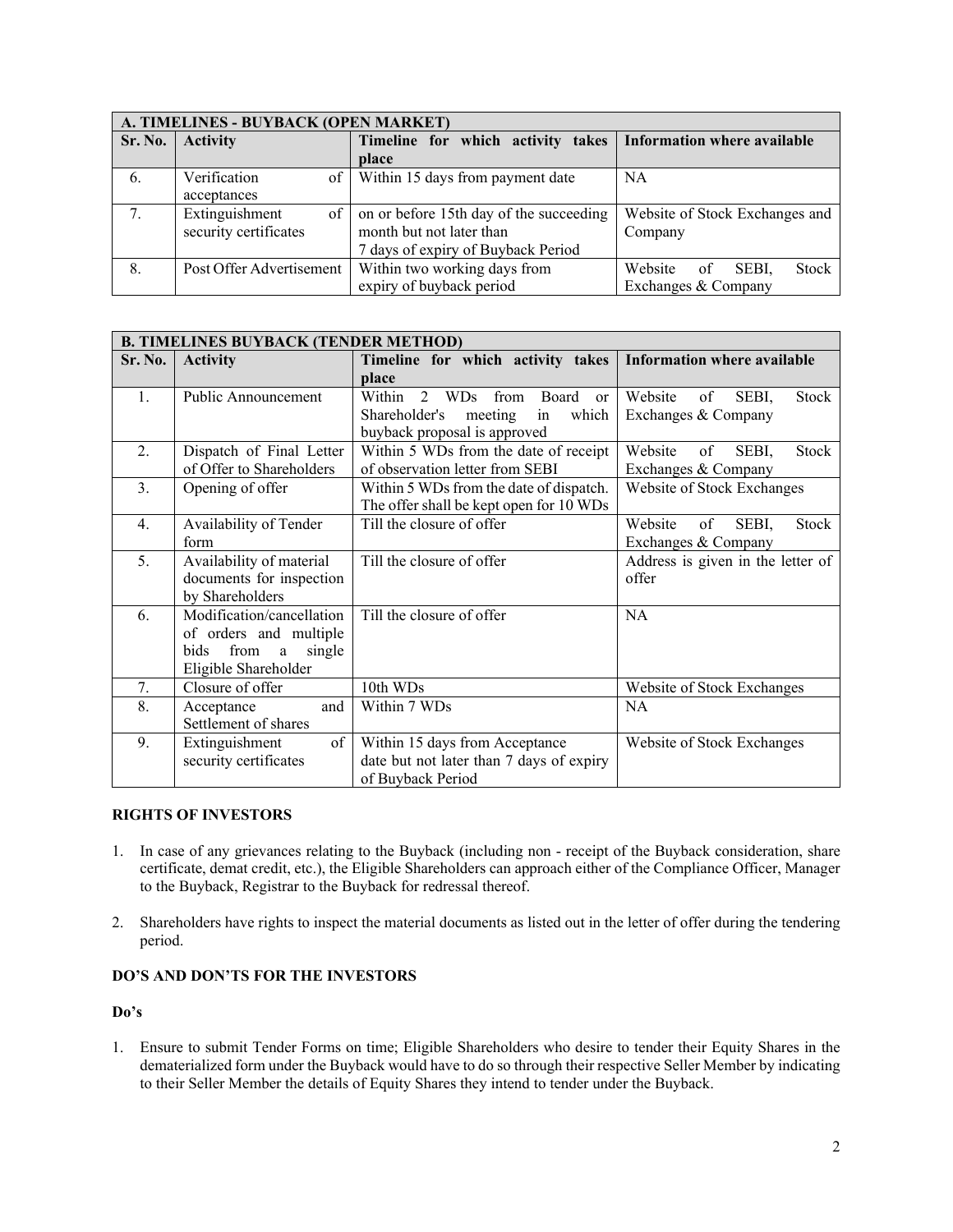- 2. Ensure the demat account and the PAN belong to the same eligible shareholder;
- 3. In case shares are held in physical Form, shareholder should ensure that the correct share certificates are attached along with the Tender Form
- 4. Ensure that the signatures registered with the Company and the signature on the Tender Form are the same.

## **Don'ts**

- 1. The tender form and other relevant documents should not be sent to the company or to the manager to the buyback.
- 2. It is not mandatory for eligible shareholders holding and tendering equity shares in demat form to submit the tender form and the Transaction Registration Slip (TRS) given by the Broker on bidding of offer.
- 3. The Equity Shares tendered by Shareholders holding Demat Shares or Physical Shares would be liable to be rejected if the grounds mentioned in Offer Document are not complied with.

# **INVESTOR GRIEVANCE REDRESSAL MECHANISM AND HOW TO ACCESS IT**



## **TIMELINES FOR RESOLUTION OF SHAREHOLDER GRIEVANCES IN BUYBACK**

| Sr.            | <b>Activity</b>                                                                          | No.           |
|----------------|------------------------------------------------------------------------------------------|---------------|
| No.            |                                                                                          | calendar days |
|                | Shareholder grievance received by the manager to the offer                               |               |
| 2              | Manager to the offer to identify the concerned intermediary and it shall be endeavoured  | $T+1$         |
|                | to forward the grievance to the concerned intermediary/ies on T day itself               |               |
| $\mathcal{E}$  | The concerned intermediary/ies to respond to the manager to the offer with an acceptable |               |
|                | reply                                                                                    |               |
| $\overline{4}$ | Shareholder may escalate the pending grievance, if any, to the functional head / head of | $T + 21$      |
|                | department of manager to the offer                                                       |               |
| .5             | Manager to the offer, the concerned intermediary/ies and the Shareholder shall exchange  | Between T and |
|                | between themselves additional information related to the grievance, wherever required    |               |
| 6              | Manager to the offer to respond to the Shareholder with the reply                        | $X+3$         |

Best efforts will be undertaken by manager to the offer to respond to the grievance within T+30.